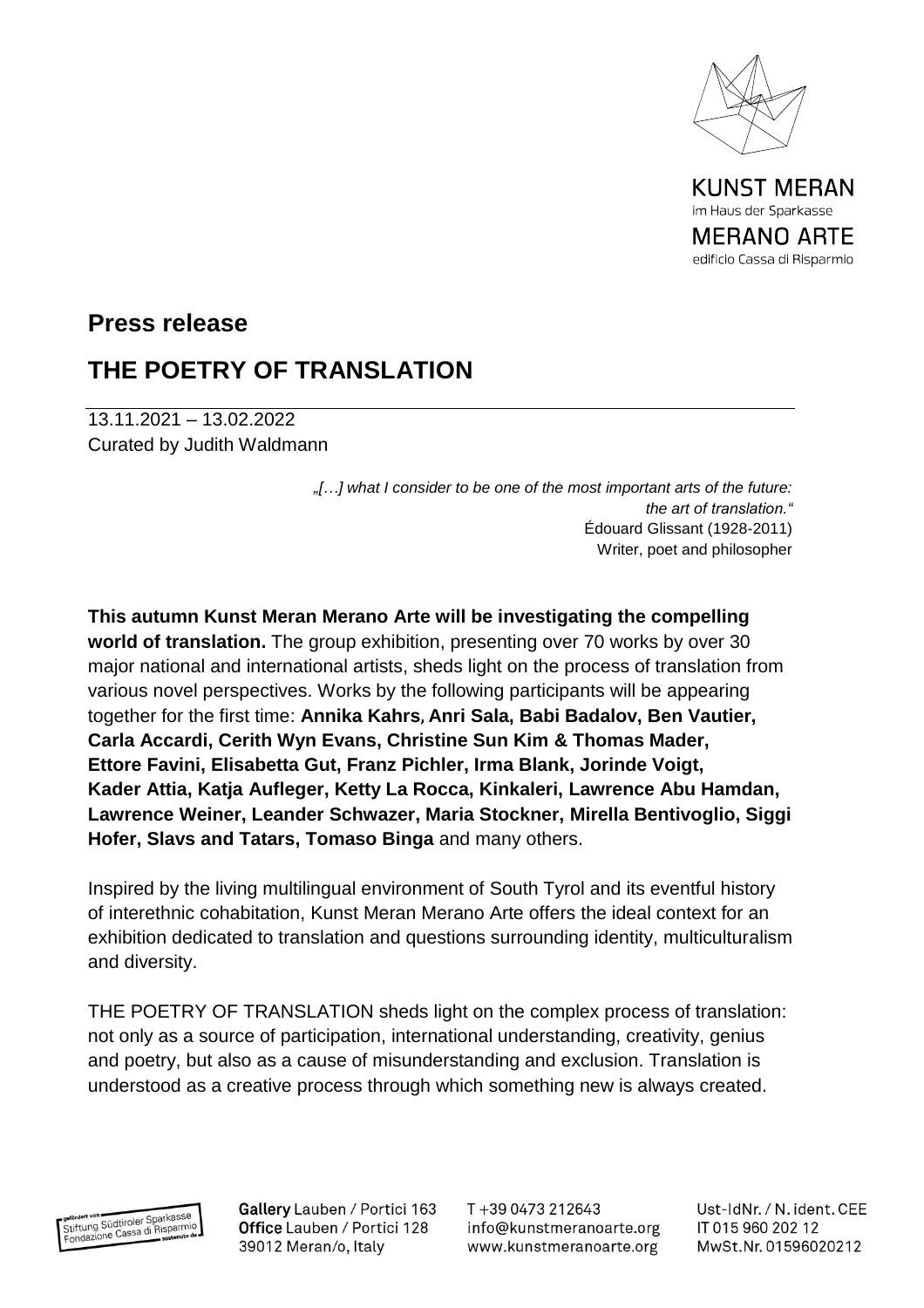

MERANO ARTE edificio Cassa di Risparmio

Starting from the translation from one language into another, the exhibition opens out into the transfer of other (artistic) sign systems, such as music, song, dance, light, digital codes or painting. For example, works will be shown where Morse codes are translated into light signals (Cerith Wyn Evans, *Goodnight Eileen*, 1982) or music into drawing (Jorinde Voigt, *Ludwig van Beethoven – Sonatas 1 to 32*, 2012). The questions that arise here are: What happens when one system is transposed onto another? What if viewers are unable to decipher the code of a sign system and are confronted with abstract patterns?

The presentation of contemporary art is complemented by two historical digressions. One room is dedicated to "planned" languages: both *Esperanto* (developed in 1887 by Ludwik Zamenhof) and the international pictorial language *Isotype* (developed in 1925 by Otto Neurath) reflect a desire for an anti-national world where translation is not required. Another room deals with the visual and concrete poetry of the 1960s and 1970s, bringing together a selection of female artists gathered by Mirella Bentivoglio in *Materializzazione del linguaggio* at the Venice Biennale in 1978, a groundbreaking exhibition that provided a forum for the female view of language and the translation of language into visual forms.

The exhibition is accompanied by an educational and supporting programme, including artist talks (Francesca Grilli), concerts (Alessandro Bosetti in collaboration with the Ensemble Conductus) and performances (Kinkaleri).

Mousse Publishing, Milan aims to publish a reader on the exhibition in December 2021.



Gallery Lauben / Portici 163 Office Lauben / Portici 128 39012 Meran/o, Italy

T+39 0473 212643 info@kunstmeranoarte.org www.kunstmeranoarte.org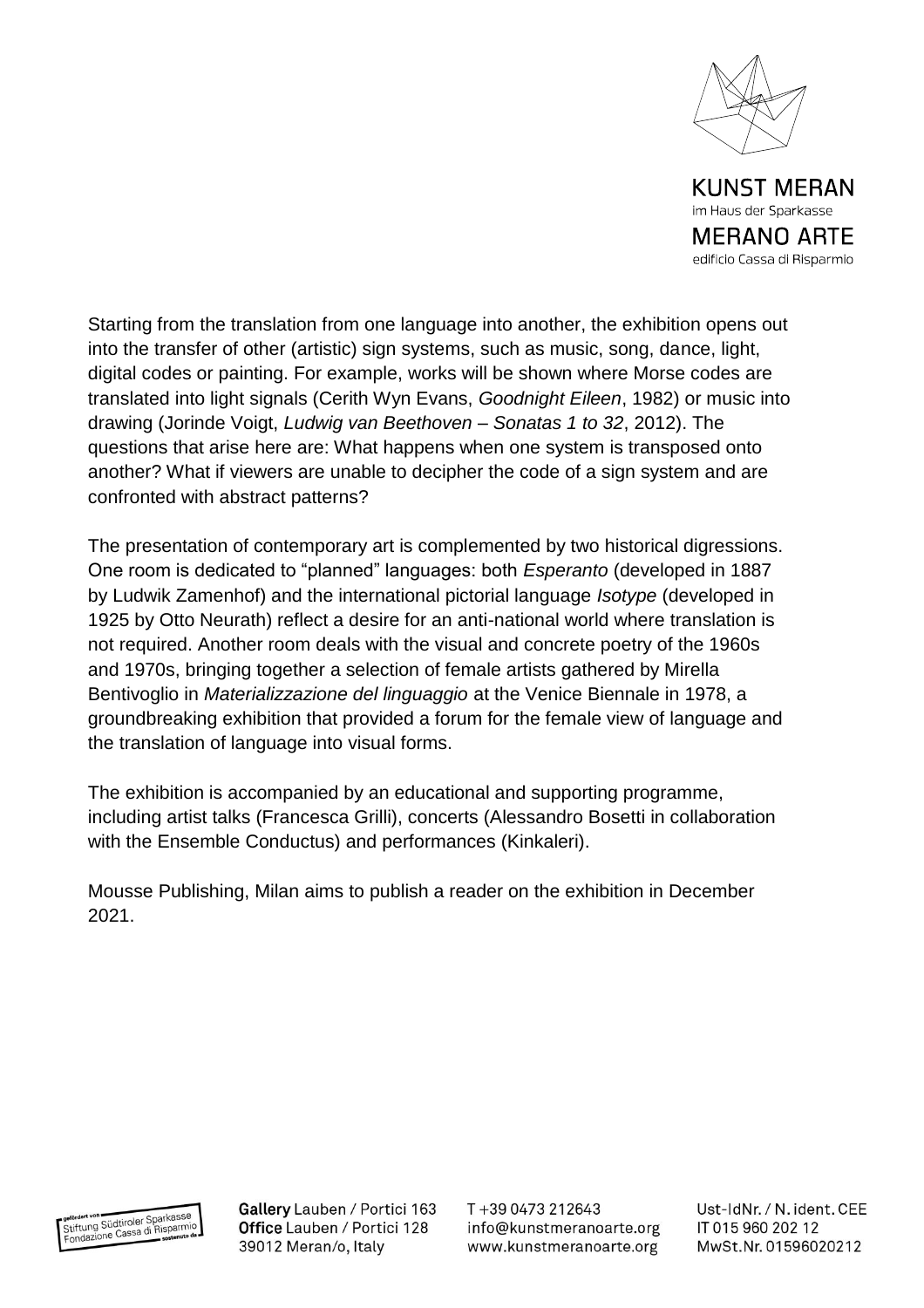

edificio Cassa di Risparmio

THE POETRY OF TRANSLATION is the inaugural exhibition curated by Judith Waldmann, artistic director of Kunst Meran Merano Arte. Before taking up her new assignment in South Tyrol in December 2020, she worked as assistant director at the Adrian Piper Research Archive Foundation in Berlin and as a freelance curator for institutions such as the Kasseler Kunstverein and the OGR Torino.

External exhibition site: Meran Hospital (Lawrence Weiner, Heinz Gappmayr).

In collaboration with Ensemble Conductus, Art Verona / Level 0 (The Gallery Apart) and ÓPLA – Archive for Books by Artists for Children.

The exhibition is generously supported by: Ifa - Institut für Auslandsbeziehungen GALERIE POGGI, Paris

With special thanks to: Paolo Cortese, Gramma\_Epsilon Gallery, Rom, Athens Bernhard Tuider, Sammlung für Plansprachen und Esperantomuseum, Österreichische Nationalbibliothek, Vienna

gefördert von<br>Stiftung Südtiroler Sparkasse<br>Fondazione Cassa di Risparmio

Gallery Lauben / Portici 163 Office Lauben / Portici 128 39012 Meran/o, Italy

T+39 0473 212643 info@kunstmeranoarte.org www.kunstmeranoarte.org